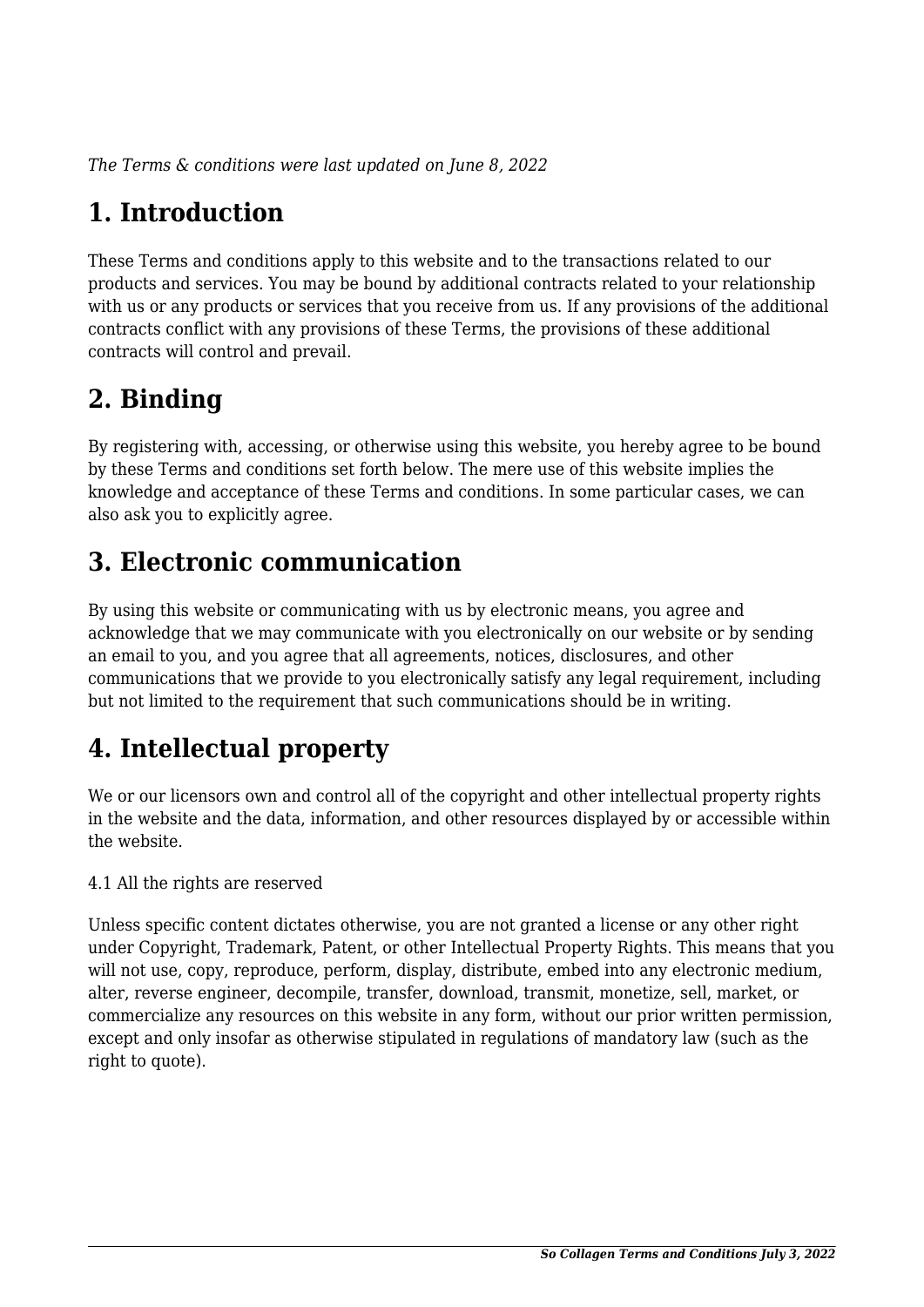# **5. Third-party property**

Our website may include hyperlinks or other references to other party's websites. We do not monitor or review the content of other party's websites which are linked to from this website. Products or services offered by other websites shall be subject to the applicable Terms and Conditions of those third parties. Opinions expressed or material appearing on those websites are not necessarily shared or endorsed by us.

We will not be responsible for any privacy practices or content of these sites. You bear all risks associated with the use of these websites and any related third-party services. We will not accept any responsibility for any loss or damage in whatever manner, however caused, resulting from your disclosure to third parties of personal information.

#### **6. Responsible use**

By visiting our website, you agree to use it only for the purposes intended and as permitted by these Terms, any additional contracts with us, and applicable laws, regulations, and generally accepted online practices and industry guidelines. You must not use our website or services to use, publish or distribute any material which consists of (or is linked to) malicious computer software; use data collected from our website for any direct marketing activity, or conduct any systematic or automated data collection activities on or in relation to our website.

Engaging in any activity that causes, or may cause, damage to the website or that interferes with the performance, availability, or accessibility of the website is strictly prohibited.

# **7. Registration**

You may register for an account with our website. During this process, you may be required to choose a password. You are responsible for maintaining the confidentiality of passwords and account information and agree not to share your passwords, account information, or secured access to our website or services with any other person. You must not allow any other person to use your account to access the website because you are responsible for all activities that occur through the use of your passwords or accounts. You must notify us immediately if you become aware of any disclosure of your password.

After account termination, you will not attempt to register a new account without our permission.

# **8. Refund and Return policy**

#### 8.1 Right of withdrawal

You have the right to withdraw from this contract within 14 days without giving any reason.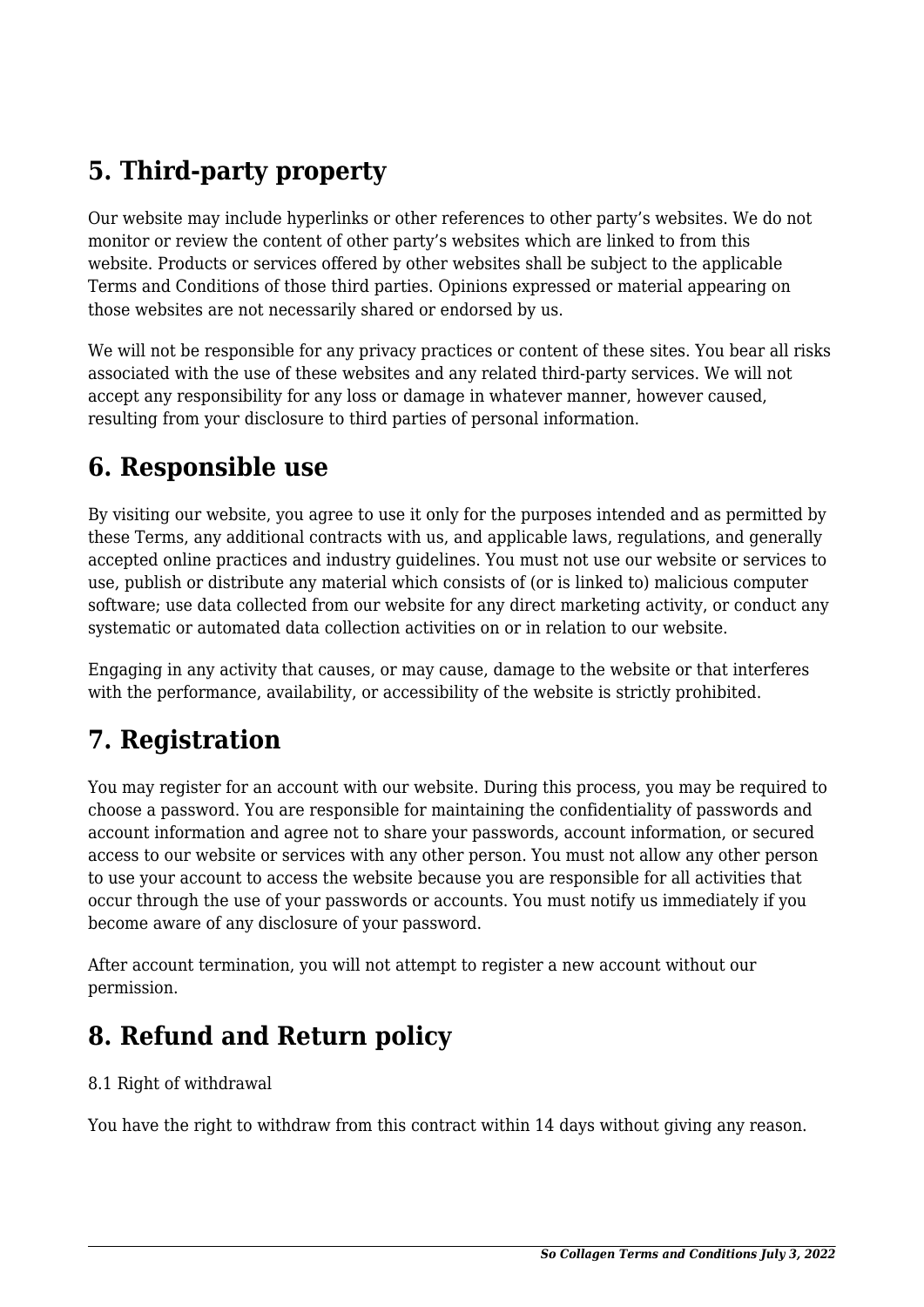The withdrawal period will expire after 14 days from the day on which you acquire, or a thirdparty other than the carrier and indicated by you acquires, physical possession of the goods.

To exercise the right of withdrawal, you must inform us of your decision to withdraw from this contract by an unequivocal statement (for example a letter sent by post, fax, or email). Our contact details can be found below. You may use the attached model [withdrawal form](https://socollagen.com/wp-content/uploads/complianz/withdrawal-forms/withdrawal-form-en.pdf), but it is not obligatory.

You can also electronically fill in and submit the model withdrawal form or any other unequivocal statement on our [website](https://socollagen.com/contact/).

If you use this option, we will communicate to you an acknowledgement of receipt of such a withdrawal on a durable medium (for example by email) without delay.

To meet the withdrawal deadline, it is sufficient for you to send your communication concerning your exercise of the right of withdrawal before the withdrawal period has expired.

#### 8.2 Effects of withdrawal

If you withdraw from this contract, we shall reimburse you all payments received from you, including the costs of delivery (with the exception of the supplementary costs resulting from your choice of a type of delivery other than the least expensive type of standard delivery offered by us), without undue delay and in any event not later than 14 days from the day on which we are informed about your decision to withdraw from this contract. We will carry out such reimbursement using the same means of payment as you used for the initial transaction unless you have expressly agreed otherwise; in any event, you will not incur any fees as a result of such reimbursement.

You shall send back the goods or hand them over to us or a person authorised by us to receive the goods, without undue delay and in any event not later than 14 days from the day on which you communicate your withdrawal from this contract to us. The deadline is met if you send back the goods before the period of 14 days has expired.

We may withhold reimbursement until we have received the goods back or you have supplied evidence of having sent back the goods, whichever is the earliest.

You will have to bear the direct cost of returning the goods.

You are only liable for any diminished value of the goods resulting from the handling other than what is necessary to establish the nature, characteristics, and functioning of the goods.

Please note that there are some legal exceptions to the right to withdraw, and some items can therefore not be returned or exchanged. We will let you know if this applies in your particular case.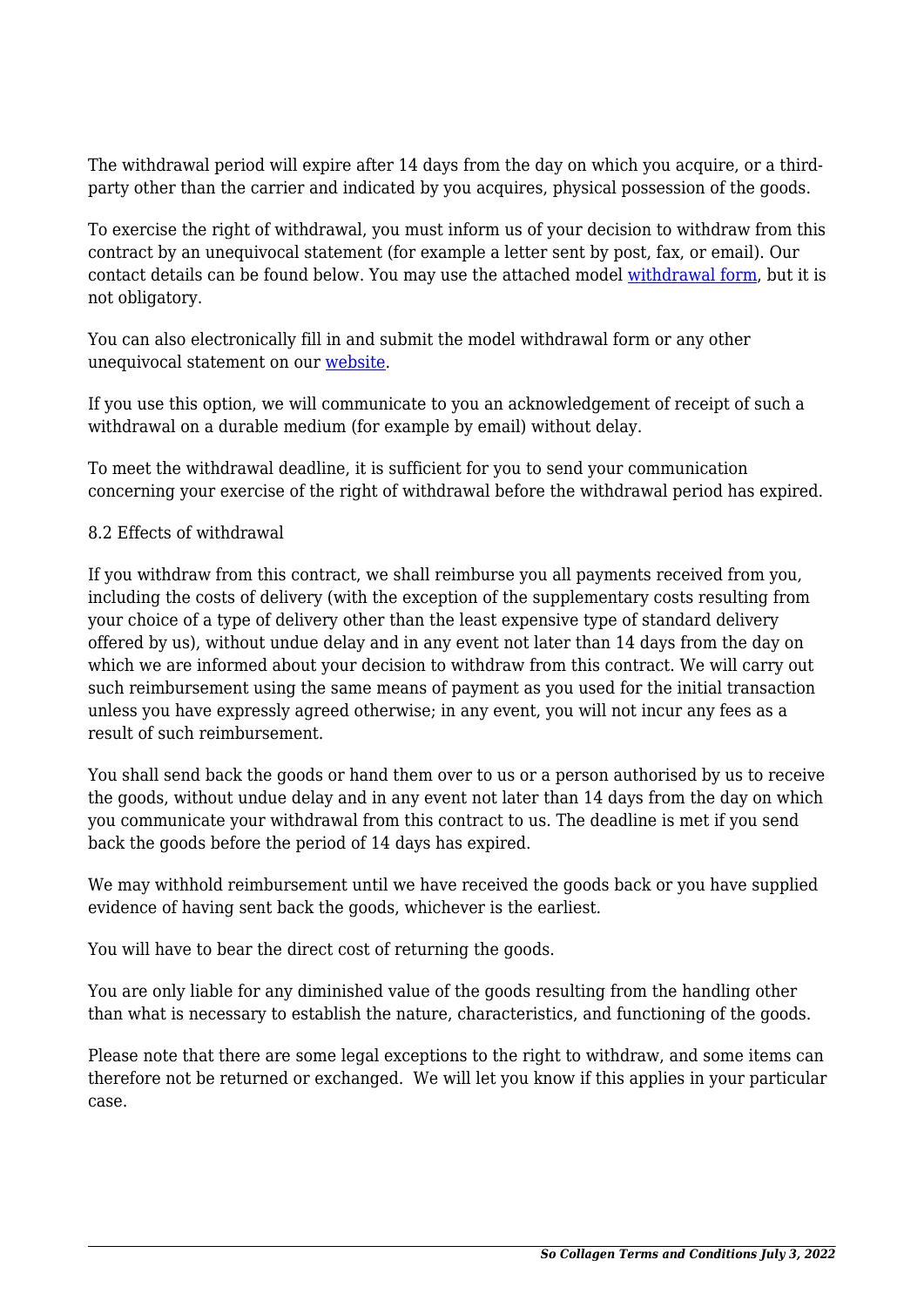## **9. Idea submission**

Do not submit any ideas, inventions, works of authorship, or other information that can be considered your own intellectual property that you would like to present to us unless we have first signed an agreement regarding the intellectual property or a non-disclosure agreement. If you disclose it to us absent such written agreement, you grant to us a worldwide, irrevocable, non-exclusive, royalty-free license to use, reproduce, store, adapt, publish, translate and distribute your content in any existing or future media.

# **10. Termination of use**

We may, in our sole discretion, at any time modify or discontinue access to, temporarily or permanently, the website or any Service thereon. You agree that we will not be liable to you or any third party for any such modification, suspension or discontinuance of your access to, or use of, the website or any content that you may have shared on the website. You will not be entitled to any compensation or other payment, even if certain features, settings, and/or any Content you have contributed or have come to rely on, are permanently lost. You must not circumvent or bypass, or attempt to circumvent or bypass, any access restriction measures on our website.

# **11. Warranties and liability**

Nothing in this section will limit or exclude any warranty implied by law that it would be unlawful to limit or to exclude. This website and all content on the website are provided on an "as is" and "as available" basis and may include inaccuracies or typographical errors. We expressly disclaim all warranties of any kind, whether express or implied, as to the availability, accuracy, or completeness of the Content. We make no warranty that:

- this website or our products or services will meet your requirements;
- this website will be available on an uninterrupted, timely, secure, or error-free basis;
- the quality of any product or service purchased or obtained by you through this website will meet your expectations.

Nothing on this website constitutes or is meant to constitute, legal, financial or medical advice of any kind. If you require advice you should consult an appropriate professional.

The following provisions of this section will apply to the maximum extent permitted by applicable law and will not limit or exclude our liability in respect of any matter which it would be unlawful or illegal for us to limit or to exclude our liability. In no event will we be liable for any direct or indirect damages (including any damages for loss of profits or revenue, loss or corruption of data, software or database, or loss of or harm to property or data) incurred by you or any third party, arising from your access to, or use of, our website.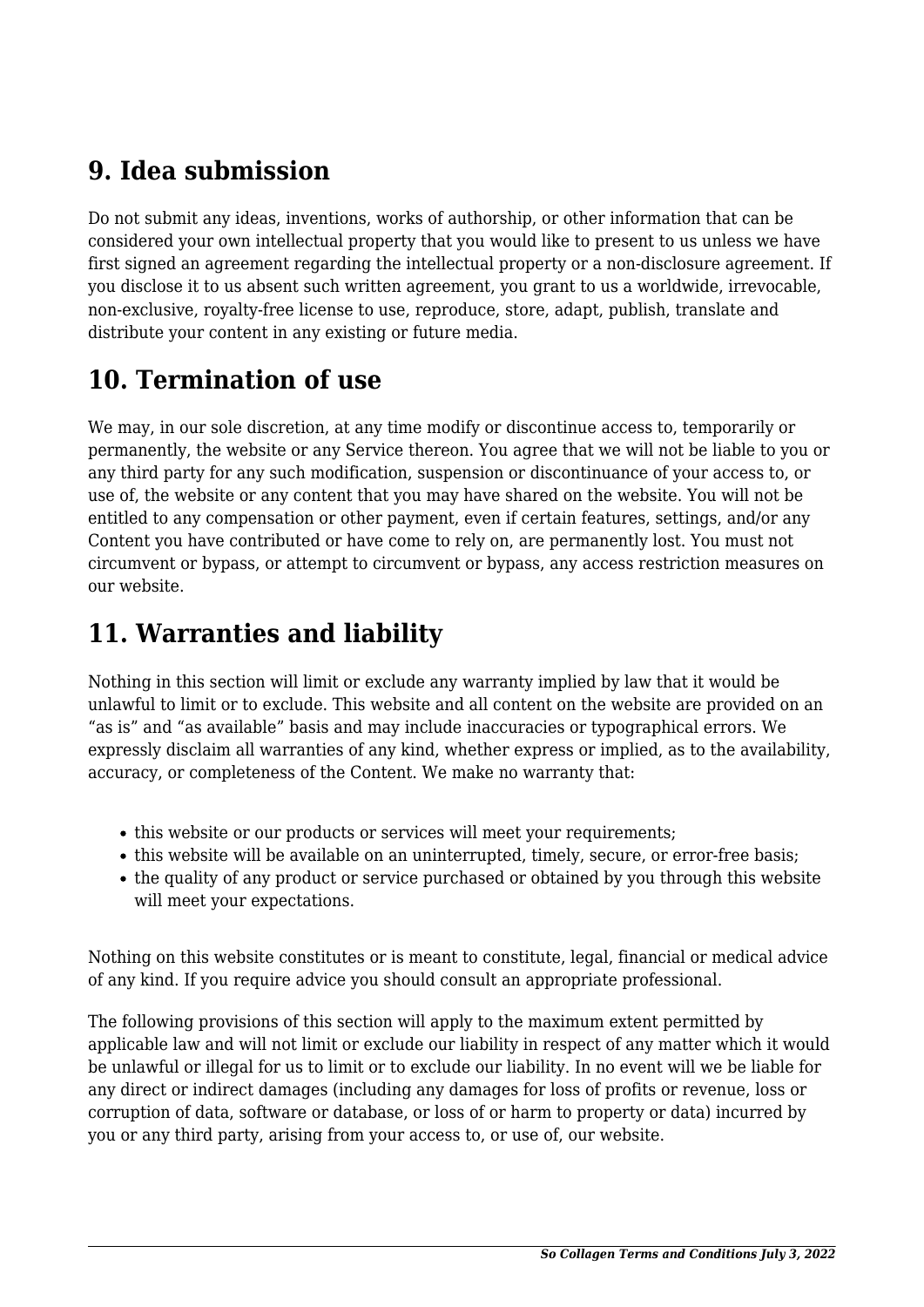Except to the extent any additional contract expressly states otherwise, our maximum liability to you for all damages arising out of or related to the website or any products and services marketed or sold through the website, regardless of the form of legal action that imposes liability (whether in contract, equity, negligence, intended conduct, tort or otherwise) will be limited to the total price that you paid to us to purchase such products or services or use the website. Such limit will apply in the aggregate to all of your claims, actions and causes of action of every kind and nature.

# **12. Privacy**

To access our website and/or services, you may be required to provide certain information about yourself as part of the registration process. You agree that any information you provide will always be accurate, correct, and up to date.

We take your personal data seriously and are committed to protecting your privacy. We will not use your email address for unsolicited mail. Any emails sent by us to you will only be in connection with the provision of agreed products or services.

We have developed a policy to address any privacy concerns you may have. For more information, please see our Privacy Statement and our Cookie Policy.

## **13. Export restrictions / Legal compliance**

Access to the website from territories or countries where the Content or purchase of the products or Services sold on the website is illegal is prohibited. You may not use this website in violation of export laws and regulations of United Kingdom.

#### **14. Assignment**

You may not assign, transfer or sub-contract any of your rights and/or obligations under these Terms and conditions, in whole or in part, to any third party without our prior written consent. Any purported assignment in violation of this Section will be null and void.

# **15. Breaches of these Terms and conditions**

Without prejudice to our other rights under these Terms and Conditions, if you breach these Terms and Conditions in any way, we may take such action as we deem appropriate to deal with the breach, including temporarily or permanently suspending your access to the website, contacting your internet service provider to request that they block your access to the website, and/or commence legal action against you.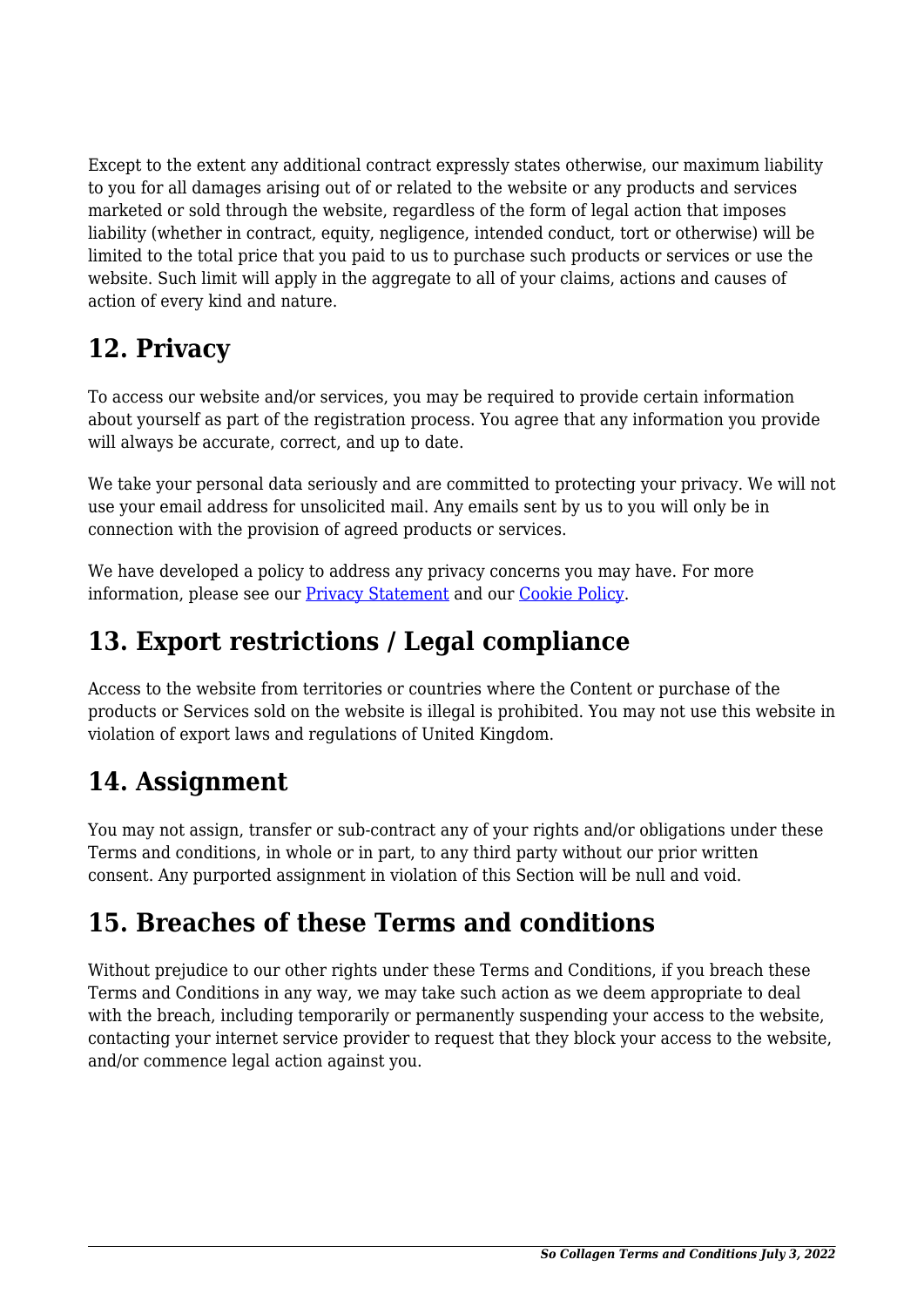# **16. Force majeure**

Except for obligations to pay money hereunder, no delay, failure or omission by either party to carry out or observe any of its obligations hereunder will be deemed to be a breach of these Terms and conditions if and for as long as such delay, failure or omission arises from any cause beyond the reasonable control of that party.

## **17. Indemnification**

You agree to indemnify, defend and hold us harmless, from and against any and all claims, liabilities, damages, losses and expenses, relating to your violation of these Terms and conditions, and applicable laws, including intellectual property rights and privacy rights. You will promptly reimburse us for our damages, losses, costs and expenses relating to or arising out of such claims.

#### **18. Waiver**

Failure to enforce any of the provisions set out in these Terms and Conditions and any Agreement, or failure to exercise any option to terminate, shall not be construed as waiver of such provisions and shall not affect the validity of these Terms and Conditions or of any Agreement or any part thereof, or the right thereafter to enforce each and every provision.

#### **19. Language**

These Terms and Conditions will be interpreted and construed exclusively in English. All notices and correspondence will be written exclusively in that language.

#### **20. Entire agreement**

These Terms and Conditions, together with our privacy statement and cookie policy, constitute the entire agreement between you and So Collagen in relation to your use of this website.

# **21. Updating of these Terms and conditions**

We may update these Terms and Conditions from time to time. It is your obligation to periodically check these Terms and Conditions for changes or updates. The date provided at the beginning of these Terms and Conditions is the latest revision date. Changes to these Terms and Conditions will become effective upon such changes being posted to this website. Your continued use of this website following the posting of changes or updates will be considered notice of your acceptance to abide by and be bound by these Terms and Conditions.